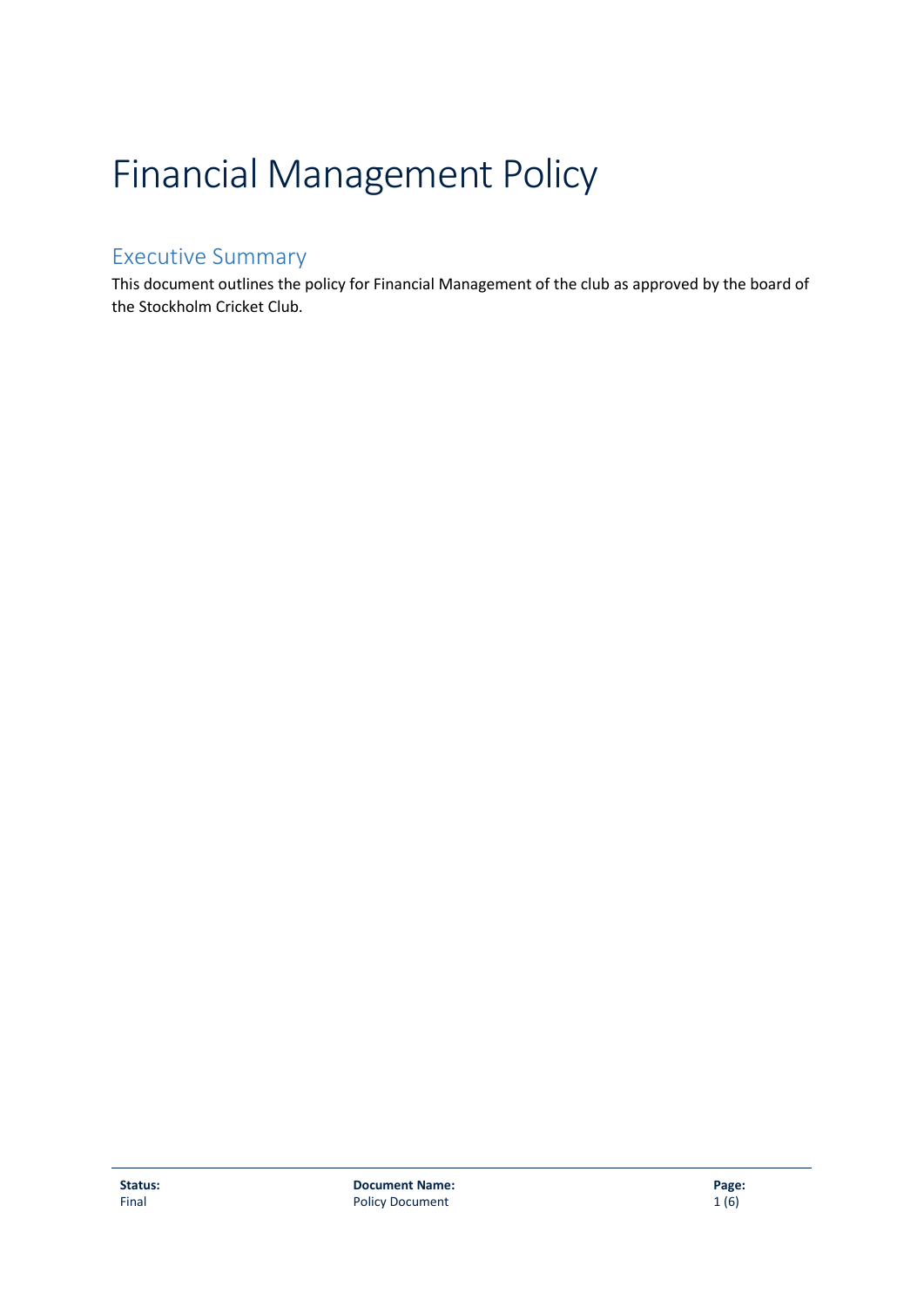# <span id="page-1-0"></span>Table of Contents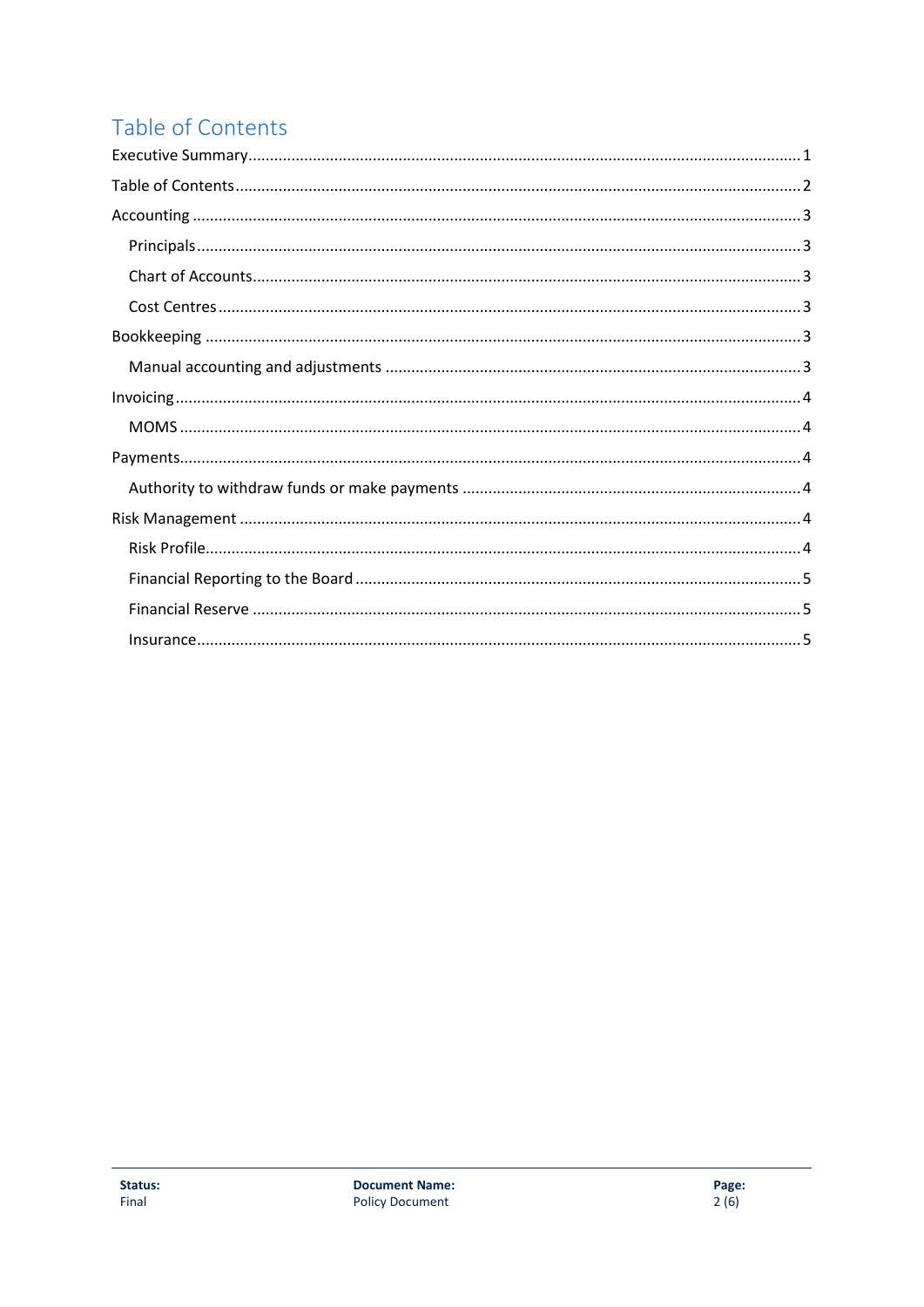## <span id="page-2-0"></span>Accounting

## <span id="page-2-1"></span>Principals

## Financial Year- Räkenskapsår

As registered with Skatteverket, the financial year for the Stockholm Cricket Club is from 1-January to 31-December.

#### Accounting Method - Bokförningsmethod

As registered with Skatteverket, the Stockholm Cricket Club will use the "kontantmethod" and book invoices when they are paid.

## <span id="page-2-2"></span>Chart of Accounts

The Stockholm CC shall use the chart of accounts "Idrottens BAS-kontoplan" as recommended by Riks Idrottsforbund (RF) for ideal idrottsförening.

#### <span id="page-2-3"></span>Cost Centres

Each section within the Stockholm Cricket Club shall maintain it's own profit and loss accounts that will not cross subsidise each other. This will be managed by having the cost centres for each section within the club

The 5 cost centres are:

- Club
- Senior Section
- Junior Section
- Veterans Section
- ParaCricket Section

## <span id="page-2-4"></span>Bookkeeping

#### <span id="page-2-5"></span>Manual accounting and adjustments

In order to maintain a record on manual changes or adjustments made, an Accounting Memo describing the change and the rational must accompany any such the change.

#### Capital investments

The club will not treat purchases made for under 10000 SEK as a capital investment, rather taking the full cost in the current year.

**Status: Document Name: Page:** Final 3 (6) 3 (6) 3 (6) 3 (6) 3 (6) 3 (6) 3 (6) 3 (6) 3 (6) 3 (6) 3 (6) 3 (6) 3 (6) 3 (6) 3 (6) 3 (6) 3 (6) 3 (6) 3 (6) 3 (6) 3 (6) 3 (6) 3 (6) 3 (6) 3 (6) 3 (6) 3 (6) 3 (6) 3 (6) 3 (6) 3 (6) 3 (6) 3 (6) 3 (6) 3 (6) 3 (6)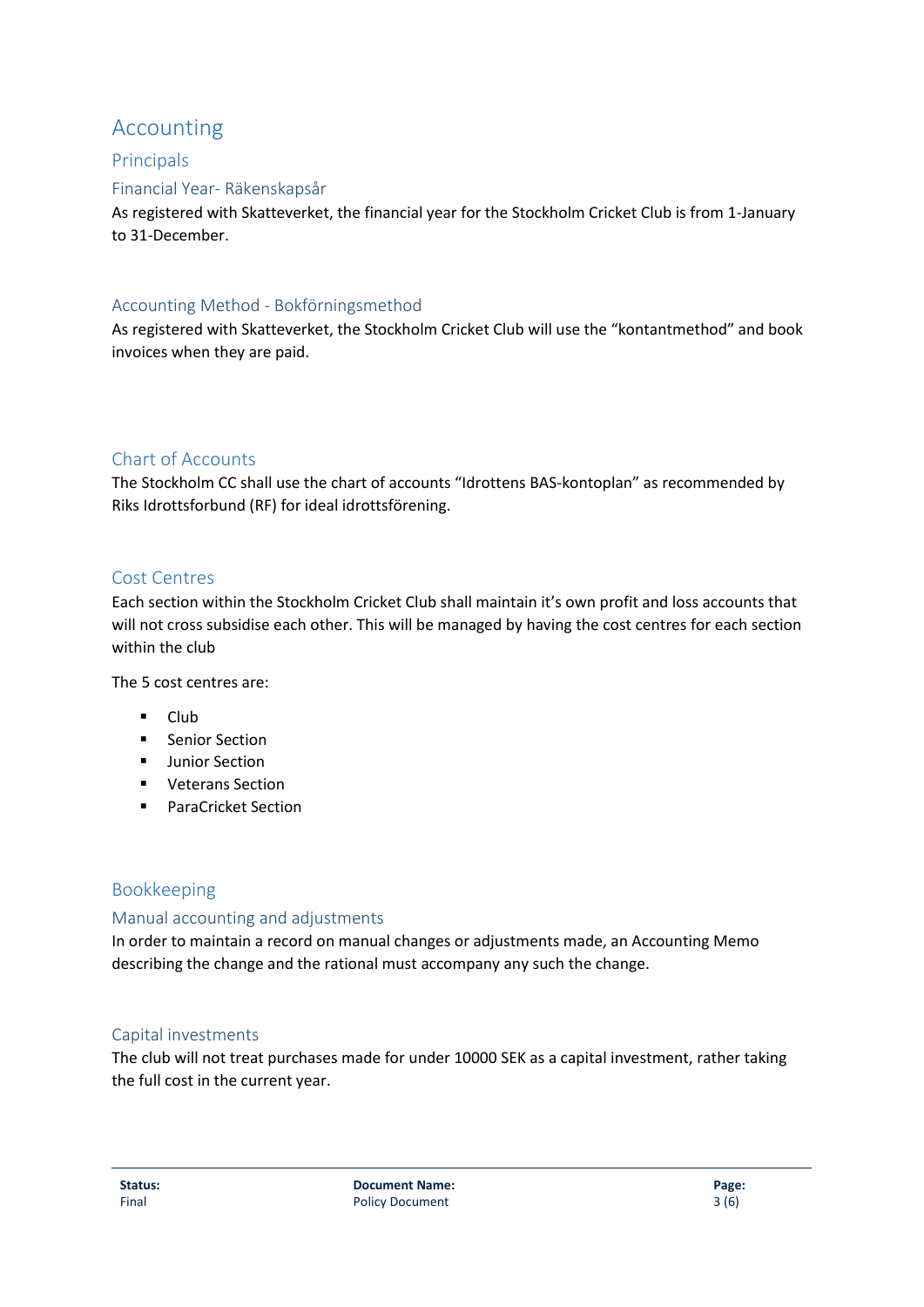## <span id="page-3-0"></span>Invoicing

## <span id="page-3-1"></span>MOMS

As an ideal idrottsförening registered with Skatterverket, the Stockholm Cricket Club is "MOMS befriade". Therefore, it cannot register (or charge) for MOMS. This shall be communicated on all invoices.

## <span id="page-3-2"></span>Payments

## <span id="page-3-3"></span>Authority to withdraw funds or make payments

## Power of Attorney - Fullmakt

Only individuals named in Board Meeting minutes are authorised to make payments/withdrawals from the Stockholm Cricket Club bank accounts (excluding automatic payment agreements signed by the people with power of attorney for the Club).

#### Countersigning Transactions

It is recommended that all payments, irrespective of value, are countersigned by the Treasurer if they are not generated by the Treasurer.

## Transaction thresholds and approvals

For individual transactions exceeding the value of 14,999.99 SEK Board approval is required prior to the financial transaction being initiated (ex ante). For individual transactions with a value between 8,000 SEK and 14,999.99 SEK they shall be included in a transaction exception report to the clubs Board (post ante).

Any series of payments exceeding the value of 7,999.99 SEK in one month, irrespective of whether they are of a value that would require inclusion in the report individually, shall be included in a transaction exception report to the clubs Board (post ante).

## <span id="page-3-4"></span>Risk Management

## <span id="page-3-5"></span>Risk Profile

The overall risk profile for the club is conservative, in that there is a need for stability to ensure continuous run time. Therefore, management of risk will be through:

- Reporting to the board, and thereby operational control of finance
- Maintaining an adequate financial reserve
- Insurance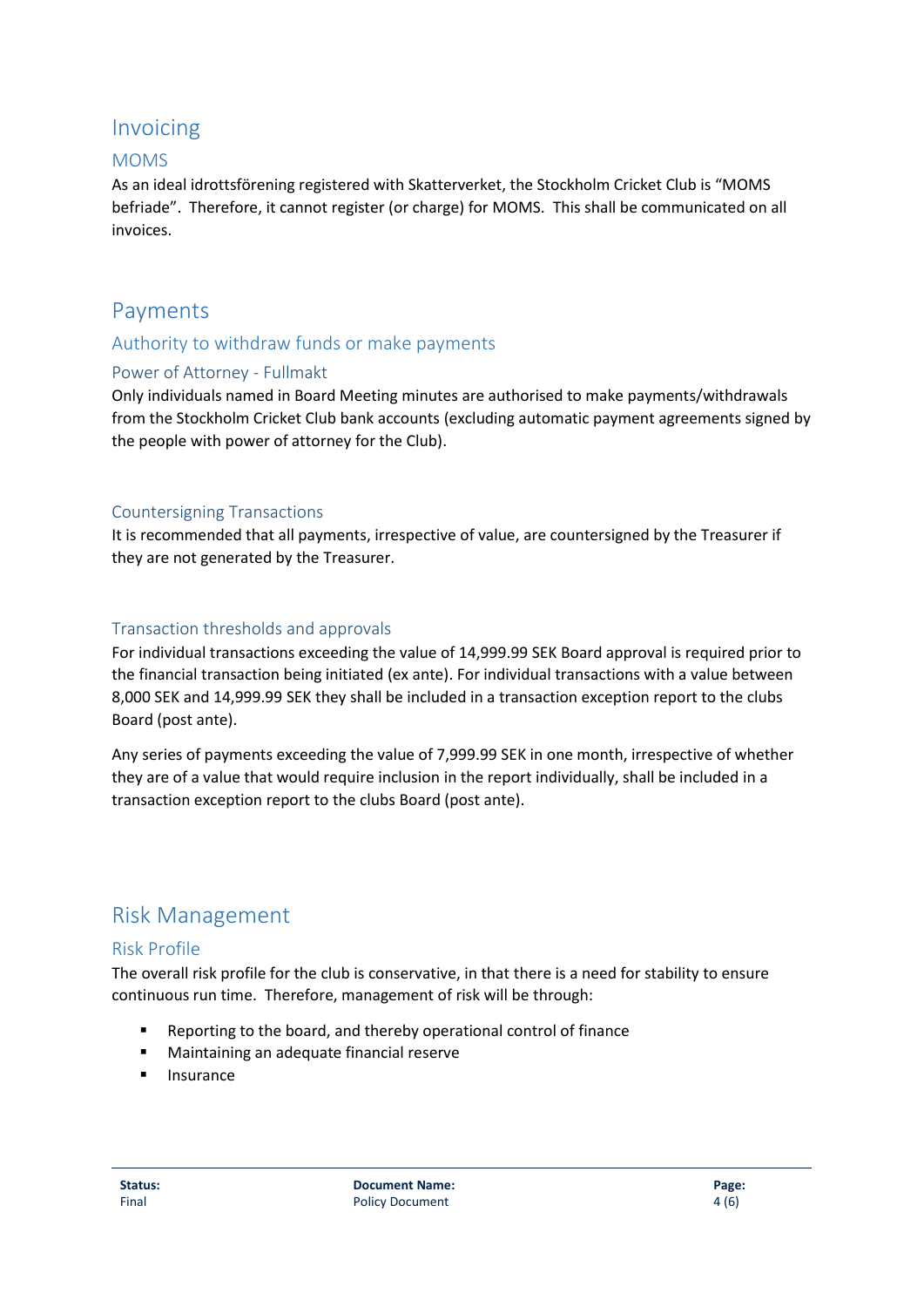## <span id="page-4-0"></span>Financial Reporting to the Board

The Board, as a collective, must have adequate reporting on the financial status in order to ascertain whether there are any financial/solvency/liquidity risks facing the club.

#### Quarterly Report

On a quarterly basis an accounting report shall be prepared showing the financial status of the Stockholm Cricket Club and a breakdown for each Section.

This will be shared with all members of the club, via the board meeting minutes.

#### Monthly Report

On a monthly basis the board will be provided with the Balance Sheet Report, Income Statement Report and a transaction exceptions report.

## <span id="page-4-1"></span>Financial Reserve

The Stockholm Cricket Club shall maintain an adequate financial reserve as a buffer to cover an exceptional occurrence or to be used to facilitate a "step change" investment with out the need for finance from a  $3<sup>rd</sup>$  party.

#### <span id="page-4-2"></span>Insurance

The Stockholm Cricket Club shall ensure that it has adequate insurance as a club and for volunteers (including coaches, umpires and other officials).